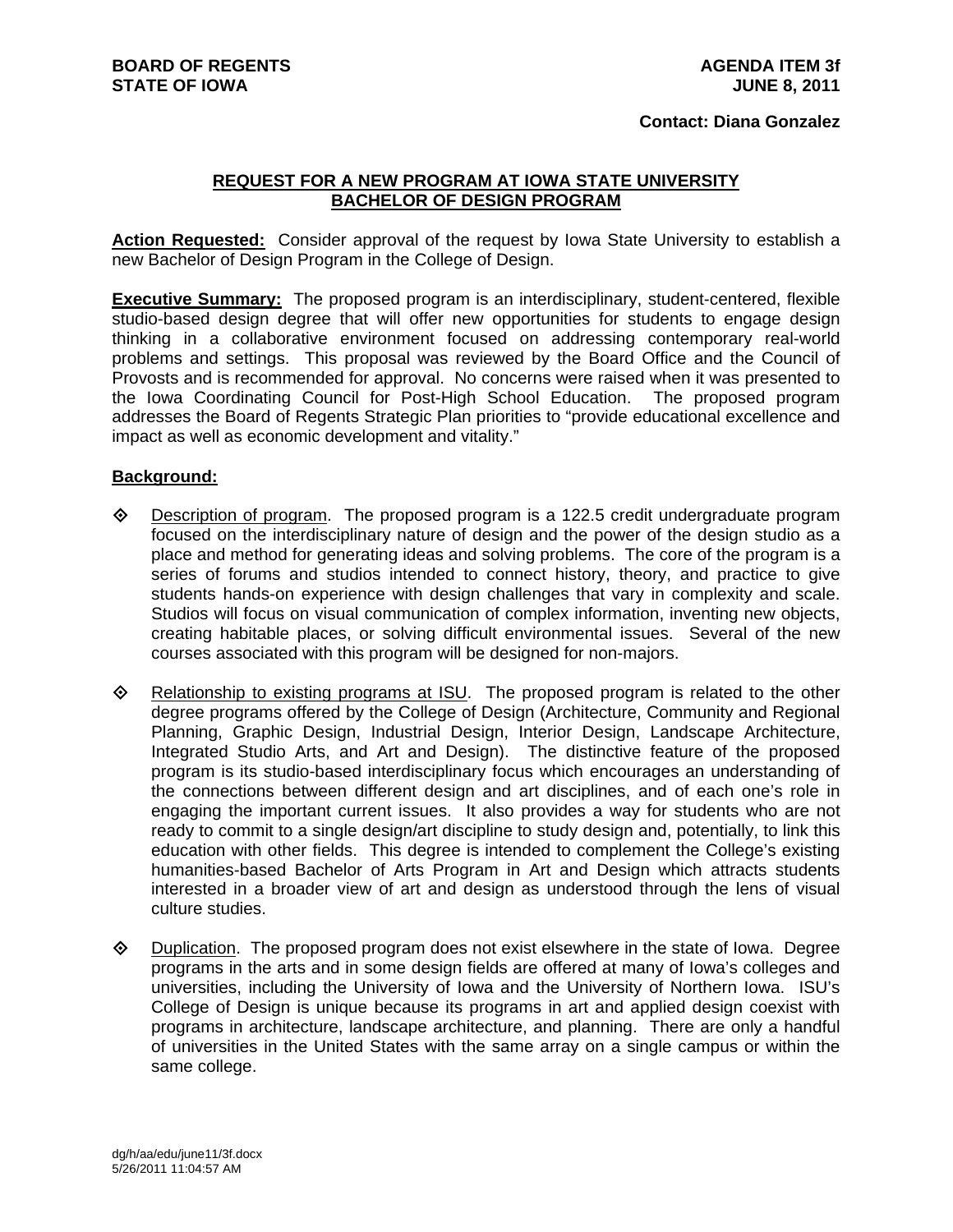While Bachelor of Design programs exist at other universities (the nearest is the University of Minnesota), they are typically offered within architecture programs, often as a stepping stone to a Master's degree in architecture. The proposed program has a distinctive interdisciplinary focus made possible by the breadth of expertise offered by the College of Design's diverse faculty.

 $\diamond$  Student demand. Each year, a number of first-year design students are not admitted or do not apply to one of the college's professional programs. Most transfer to other programs at ISU; some enroll in the college's Bachelor of Arts Program in Art and Design; some retake courses and reapply to one of the professional programs; and a few leave ISU. Many students transfer to pre-business, pre-advertising, civil engineering, construction engineering, and apparel merchandising. The proposed program would provide another opportunity, in addition to the existing Bachelor of Arts program, for those students to stay in the College of Design. The proposed program is designed for students interested in studio-based education of a more general nature, i.e., not focused on a single discipline. It also provides another opportunity for students interested in pursuing a double major, such as business and design, advertising and design, engineering and design, and apparel merchandising and design.

The proposed program would also provide an opportunity for community college transfer students interested in design to complete a four-year degree in design (two years at their community college and two years at ISU) if they complete a relevant set of courses before transferring to ISU. Furthermore, the proposed program would provide an opportunity for undergraduate students who are interested in design but who do not wish to pursue one of the professional programs. Many prospective students explore College of Design offerings but do not enroll in the college's first-year program because of the need to declare a discipline specific major at the end of that year.

- $\Diamond$  Unique features. The features that make ISU an appropriate place to initiate the proposed program include the breadth of art, design, history, and planning disciplines offered by Iowa State University's College of Design and the expertise of its faculty.
- $\Diamond$  Resources. Most of the courses required for the proposed program are currently offered by ISU; the proposed program will draw on existing faculty, facilities, and equipment. New courses for the proposed program will require additional faculty and space. The College will need to add three new FTE faculty positions to teach the new courses associated with the proposed program and to serve as faculty advisors. In addition, a ¼ FTE advising position will be needed to assist the faculty advisors. All courses will be taught in existing college studios and university classroom spaces.
- $\Diamond$  Cost. The University projects that the cost for the proposed program will be \$95,460 in Year 1, increasing to \$263,160 by Year 7. New tuition revenue from the proposed program is expected to exceed the cost of offering this program.
- Projected enrollment. The projected enrollment is 40 students in Year 1, increasing to 120 students by Year 7. The department also anticipates up to 40 non-majors enrolling in specific courses of the proposed program. Students enrolled in the College of Design's Core Design Program, first-year students enrolled at ISU, and community college students will likely be sources of students.